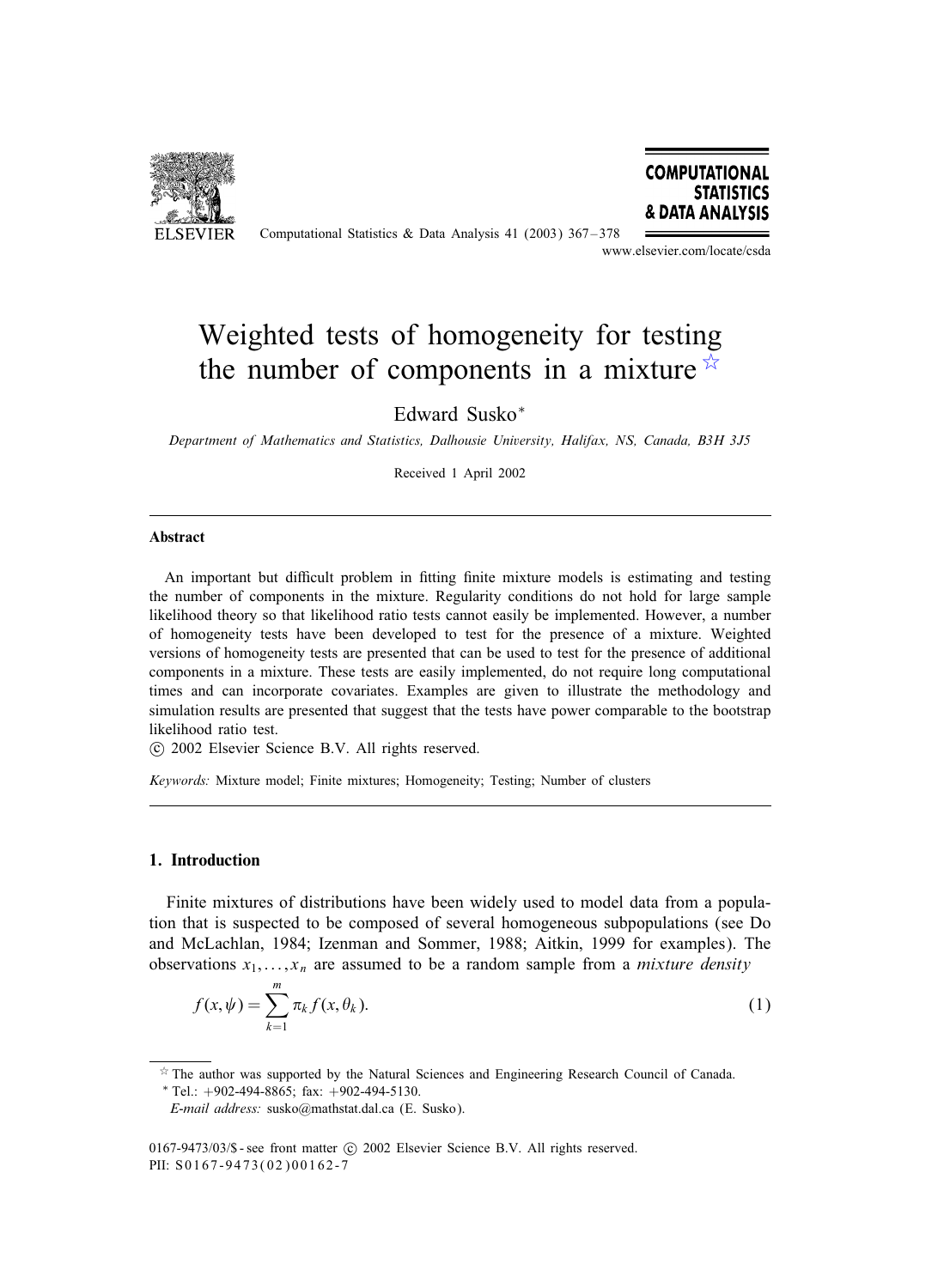The subpopulation model that is frequently used as motivation for this density supposes that there are *m* subpopulations, that  $\pi_i$  is the probability of selecting an individual from subpopulation *j* and that  $f(x, \theta_j)$ , the *component density*, is the conditional density for X given that the observation is from the *j*th subpopulation. Since the true classification of observations into subpopulations is unobserved, the marginal density (1) must be used for the observations. Examples of common component densities  $f(x, \theta)$  include normal, Poisson and binomial densities. Here  $\psi = (\pi_1, \dots, \pi_{m-1}, \theta_1, \dots, \theta_m)$ , the parameter  $\pi_m$  being  $1 - \sum_{k=1}^{m-1} \pi_k$ . The number of components m in the mixture is also a parameter and is what is of primary concern here.

The problem of estimating and testing the number of components has been considered by a number of authors. Part of the motivation for considering novel testing methods is that the likelihood ratio statistic for a test of H<sub>0</sub>:  $m = m_0$  against H<sub>A</sub>:  $m > m_0$  does not satisfy the regularity conditions for large sample likelihood theory and usually does not have a  $\chi^2$  limiting distribution (Hartigan, 1985). McLachlan (1987) proposes simulation to obtain the null distribution of the likelihood ratio statistic. While frequently useful, the repeated simulation required makes the test more computationally intensive than the methods proposed here and practical difficulties arise in implementing the test (Seidel et al., 2000) due to the likelihood frequently having multiple local maxima; these problems become more pronounced as  $m_0$  increases. For estimation of the number of components, m, penalized model selection criteria such as AIC and BIC have been used (Bozdogan, 1987; Leroux, 1992) although the exact penalty terms are better motivated in regular parametric models (Kass and Raftery, 1995). Other methods have been developed such as Fowlkes (1979) and Roeder (1994) that are graphical in nature and apply to specific component densities.

The problem of testing for heterogeneity or overdispersion has received more attention than tests of the number of components. In most cases such *homogeneity tests* can be viewed as a test of H<sub>0</sub>:  $m = 1$  against H<sub>A</sub>:  $m > 1$ . Note that under the null hypothesis the model for the data is a parametric one with density  $f(x, \theta)$ . Examples of tests include Potthoff and Whittinghill (1966a, b) and the  $C(\alpha)$  test of Neyman and Scott (1966). In the case that  $\theta$  is known under the null, such tests reject when

$$
\sum_{i=1}^n t(x_i, \theta) > c,
$$

where  $t(x, \theta)$  is a zero mean statistic under the null hypothesis. To extend these tests to a multicomponent null hypothesis we propose consideration of *weighted homogeneity tests* that reject the hypothesis  $H_0$ :  $m = m_0$  at the *j*th component if

$$
\sum_{i=1}^n p(j|x_i; \hat{\psi}) \ t(x_i, \theta_j) > c,
$$

where the weights for the *j*th component,  $p(j|x_i; \hat{\psi})$  are of the form

$$
p(j|x; \hat{\psi}) = \hat{\pi}_j f(x, \hat{\theta}_j) / \sum_{k=1}^{m_0} \hat{\pi} k f(x, \hat{\theta}_k).
$$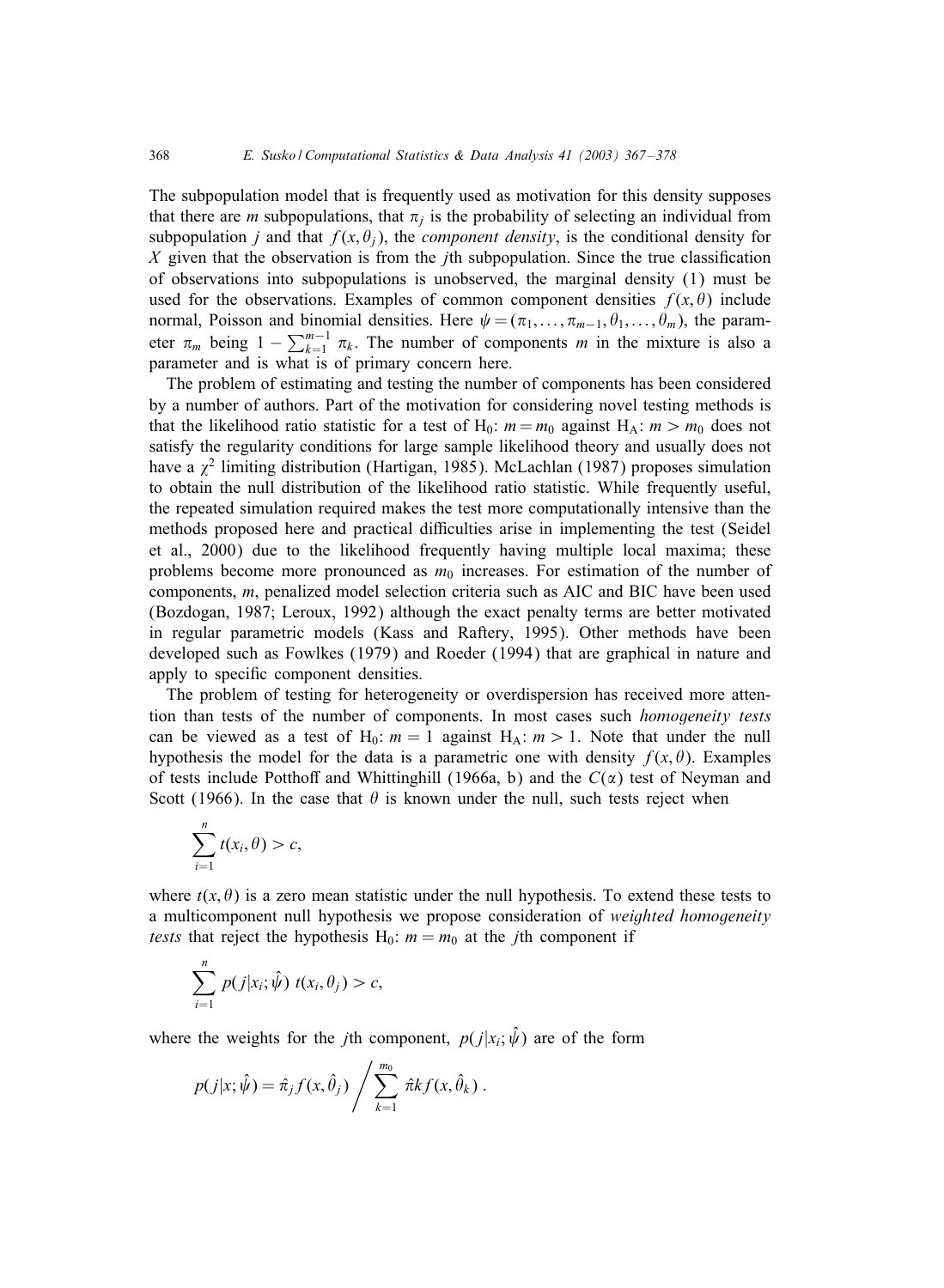In the subpopulation model that usually underlies the finite mixture model these weights are the chances that the observation came from the jth subpopulation.

## 2. Weighted homogeneity tests

The weighted homogeneity tests that we present require only the existence of a function  $t(x, \theta)$  with  $E_{\theta}[t(X, \theta)] = 0$  where expectation is with respect to the density  $f(x, \theta)$ . In order to expect reasonable power from the test,  $t(x, \theta)$  should be chosen so that  $\sum_i t(x_i, \theta)$  provides a test statistic for a test of H<sub>0</sub>:  $m = 1$  (with  $\theta$  known) against  $H_A: m > 1$  in (1). Neyman and Scott's  $C(\alpha)$  test for homogeneity (Neyman and Scott, 1966; Lindsay, 1995, pp. 70) can be used to construct homogeneity test statistics. It gives

$$
t(x,\theta) = \frac{\partial^2}{\partial \theta^2} f(x,\theta) / f(x,\theta)
$$
 (2)

and rejects if the test statistic is large. This test statistic is locally most powerful against a wide range of alternatives.

# *2.1. The component-wise test statistic and standard error*

Given the function  $t(x, \theta)$ , the weighted homogeneity test statistic for the *j*th subpopulation is of the form

$$
n^{-1/2} \sum_{i=1}^{n} p(j|x_i; \hat{\psi}) \ t(x_i, \hat{\theta}_j), \tag{3}
$$

where  $\hat{\psi}$  is the maximum likelihood estimate of  $\psi$  and the weights for the *j*th component are of the form

$$
p(j|x; \psi) = \pi_j f(x, \theta_j) / \sum_{k=1}^{m_0} \pi_k f(x, \theta_k).
$$
 (4)

The motivation for the weighted homogeneity test is that these weights would tend to weight most heavily observations that are, in relative terms, most likely to have come from the jth homogeneous subpopulation and hence would give an approximate test of homogeneity for observations from this subpopulation. In the case that the observations are discrete

$$
\sum_{x_i=y} p(j|x_i;\hat{\psi}) \approx n_{yj},
$$

where  $n_{yj}$  is the unknown number of observations from the *j*th population that equal  $y$ . Thus  $(3)$  is approximately

$$
n^{-1/2} \sum_{i=1}^{n} p(j|x_i; \hat{\psi}) \ t(x_i, \hat{\theta}_j) = n^{-1/2} \sum_{y} t(y, \hat{\theta}_j) \sum_{x_i = y} p(j|x_i; \hat{\psi})
$$

$$
\approx n^{-1/2} \sum_{y} t(y, \hat{\theta}_j) n_{yj}
$$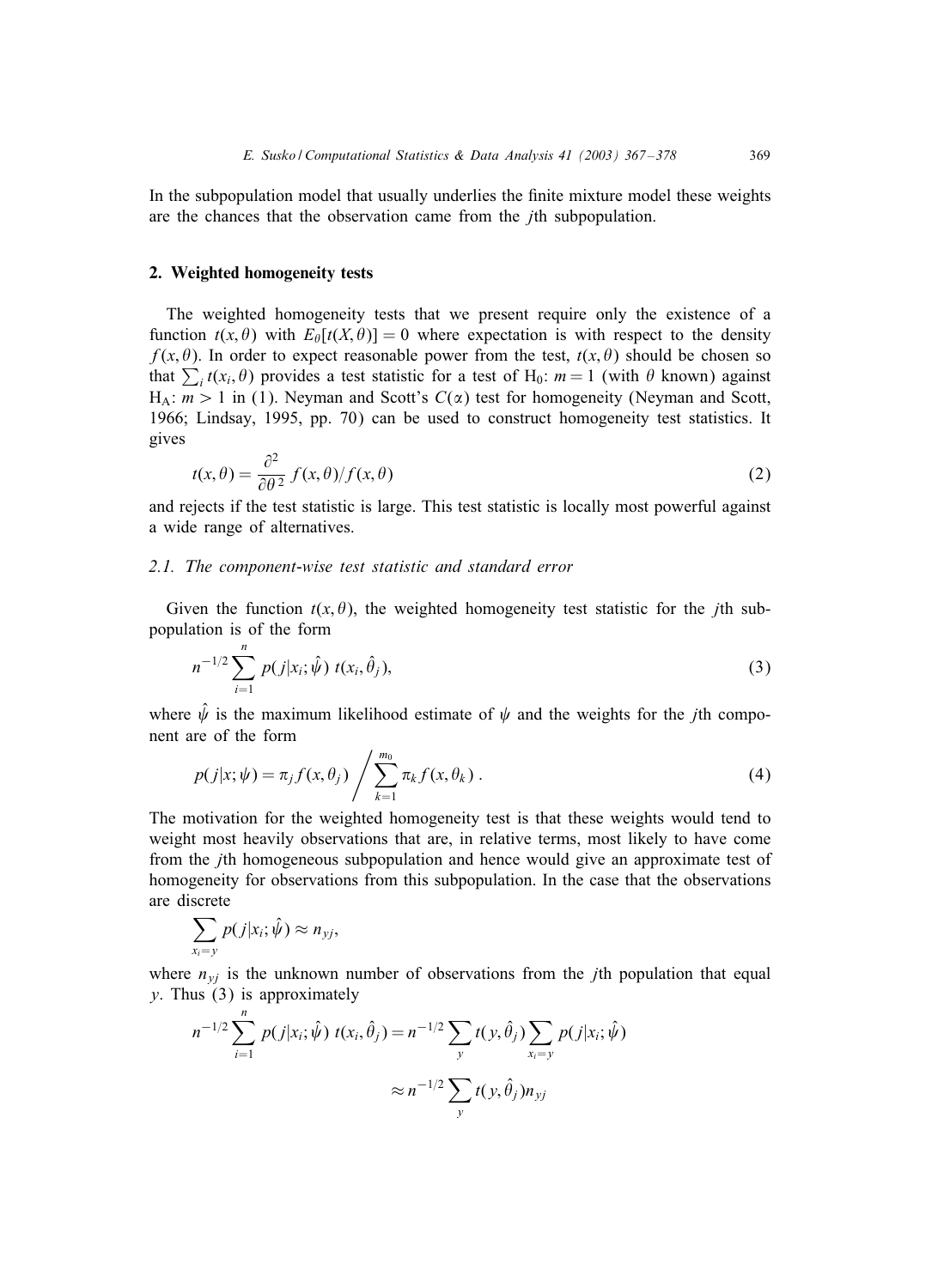or, up to a constant multiple, the test statistic for homogeneity for the jth population. Generally, under the null hypothesis, taking expectation with respect to the mixture density (1)

$$
E\left[\sum_i p(j|X_i;\psi)t(X_i,\theta_j)\right] = n\pi_j E_{\theta_j}[t(X_i,\theta_j)] = 0.
$$

The actual test statistic weights are based upon estimated parameters but if these are consistent estimators, up to first order the expectation under the null is 0.

We use maximum likelihood estimation to estimate  $\psi$ . Because estimation is under the null hypothesis, the problems with regularity conditions under the alternative that give rise to non-standard results for likelihood ratio tests do not arise here. With appropriate regularity conditions on the component densities standard likelihood theory applies and we have that

$$
\sqrt{n}(\hat{\psi} - \psi) \rightarrow_d N(0, I^{-1}(\psi))
$$

and that

$$
n^{-1/2}\sum u(x_i,\psi)\rightarrow_d N(0,I(\psi))).
$$

Here  $u(x, \psi)$  is the gradient of log[ $f(x, \psi)$ ] and  $I(\psi)$  is the expectation of minus the second derivative matrix of  $\log[f(x, \psi)]$ . In practice we replace  $I(\psi)$  by an asymptotic equivalent

$$
n^{-1}\sum u(x_i,\psi)u(x_i,\psi)^{\mathrm{T}}.
$$

One can show that, under the null hypothesis, (3) has a normal distribution with mean 0 and variance

$$
E[{p(j|X; \psi)t(x, \theta_j)}^2] - r_j(\psi)^T I^{-1}(\psi) r_j(\psi), \qquad (5)
$$

where

$$
r_j(\psi) = E[u(X, \psi)t(X, \psi)p(j|X; \psi)].
$$

If  $\psi$  were not estimated, the first component in this expression would give the large sample variance. The effect of estimation is to make statistic  $(3)$  smaller in magnitude, on average, than it would be without estimation. Subtraction of the second term, which is always non-negative, adjusts for the estimation. In practice this variance can be approximated by substituting  $\psi$  and taking sample averages as approximations to the corresponding expectations. A more sophisticated approach might estimate standard errors based on simulation from the null model. Note that the mixing distribution would not have to be re-estimated in the simulations. An  $\alpha$  level test of H<sub>0</sub>:  $m = m_0$ against H<sub>0</sub>:  $m > m_0$  would then reject at the *j*th component if

$$
\sum_{i=1}^n p(j|x_i; \hat{\psi}) t(x_i, \hat{\theta}_j) / \operatorname{se} \left\{ \sum_{i=1}^n p(j|x_i; \hat{\psi}) t(x_i, \hat{\theta}_j) \right\} > z_\alpha.
$$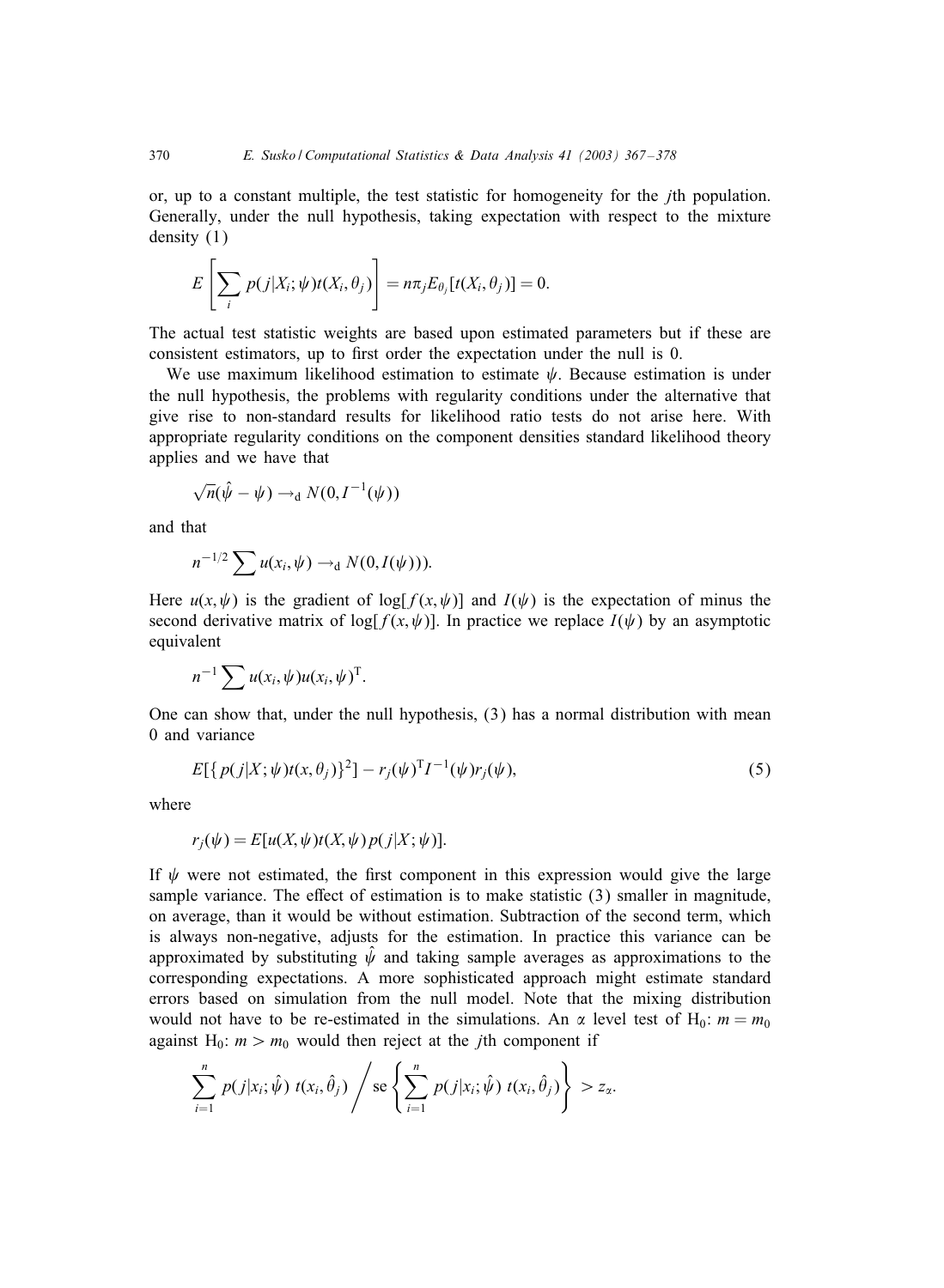## *2.2. Aggregate weighted homogeneity tests*

The sum of the component-wise weighted homogeneity test statistics

$$
n^{-1/2} \sum_{j} \sum_{i} p(j|x_i; \hat{\psi}) t(x_i, \theta_j)
$$
\n
$$
(6)
$$

gives a natural aggregate test statistic. Similarly as with the individual test statistics, with appropriate regularity conditions, this test statistic has a normal distribution with mean 0 and variance

$$
E\left[\sum_{j} \left\{ p(j|X_{\tau,\tau}^{(j)}(x,\theta_{j})\right\}^{2}\right] - \left(\sum_{j} r_{j}(\psi)\right)^{T} I^{-1}(\psi) \left(\sum_{j} r_{j}(\psi)\right). \tag{7}
$$

An  $\alpha$  level test of H<sub>0</sub>:  $m = m_0$  against H<sub>A</sub>:  $m > m_0$  rejects when the test statistic (6) divided by an estimate of its standard deviation (7) is larger than  $z_{\alpha}$ .

## *2.3. Two-sided tests*

In some cases it may be valuable to consider two sided component-wise tests; the test statistic used in the normal simulations provides an example. An appropriate aggregate test should then reject when the magnitude of the individual component-wise test statistics are large, taking into account their variances and the correlation between them. Let  $t_a$  be the vector of component-wise test statistics: the *j*th entry of  $t_a$  is

$$
n^{-1/2}\sum_i p(j|x_i;\hat{\psi})t(x_i,\hat{\theta}_j).
$$

Then the aggregate test we propose rejects at the alpha level if

$$
t_a^{\rm T} \operatorname{Cov}(t_a)^{-1} t_a > \chi^2_{\alpha, m_0},
$$

where  $Cov(t_a)$  is the covariance matrix for  $t_a$ . One can show that

$$
Cov(t_a)_{ij} = E[p(i|X; \hat{\psi})_I \widehat{\psi}](X, \theta_i) t(X, \theta_j)] - r_j(\psi)^T I^{-1}(\psi) r_j(\psi).
$$
 (8)

In practice we have estimated all expectations in standard errors using sample averages and the estimated mixing distribution parameters  $\hat{\psi}$ 

# *2.4. Incorporating structural parameters*

In some statistical settings one is interested in a model with component density  $f(x, \theta, \beta)$ . Here  $\beta$  is a *structural parameter*, common to each observation regardless of which subpopulation it came from. As an example, the beta-blocker data considered in Section 3 models the log-odds of the probability of death as  $\theta_i + \beta$  for the treatment group at center *i*. Here  $\theta_i$  is a random effect for the centers in the study and  $\beta$  is a fixed structural parameter.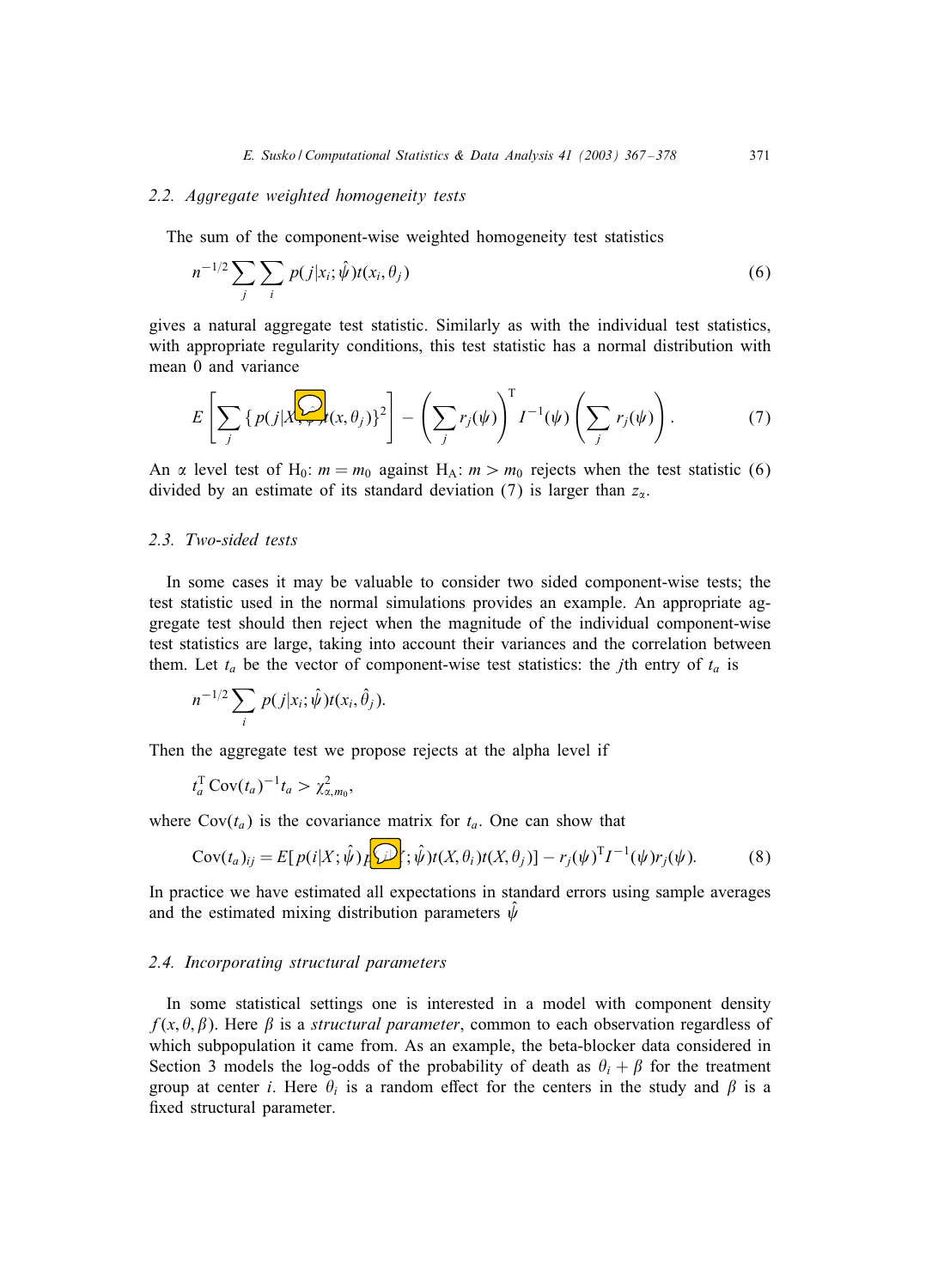The component-wise test statistic becomes

$$
n^{-1/2}\sum_i p(j|x_i;\hat{\psi},\hat{\beta})t(x_i,\hat{\theta}_j,\hat{\beta}).
$$

The statistic  $t(x, \theta_j, \beta)$  should be chosen so that  $\sum_i t(x_i, \hat{\theta}_j, \hat{\beta})$  provides a good test statistic for a test of homogeneity. If  $\beta$  were known the  $C(\alpha)$  test would be based on

$$
t(x,\theta,\beta) = \frac{\partial^2}{\partial \theta^2} f(x,\theta,\beta) / f(x,\theta,\beta).
$$
\n(9)

So a natural choice is (9) with  $\hat{\beta}$  plugged in. The standard error for an individual component-wise test statistic is

$$
E[\{p(j|X; \psi, \beta)t(X, \theta_j, \beta)\}^2] - r_j(\psi, \beta)^T I^{-1}(\psi, \beta)r_j(\psi, \beta),
$$

where

$$
r_j(\psi, \beta) = E[u(X, \psi, \beta)t(X, \psi, \beta)p(j|X; \psi, \beta)].
$$

Here  $u(X, \psi, \beta)$  and  $I(\psi, \beta)$  are the scores and information matrices for the parameter vector  $(\psi, \beta)$ . Similar expressions as those given in (7) and (8) can be obtained for the standard errors for the aggregate test statistics.

#### *2.5. Homogeneity test statistics*

Common component densities for mixture models include the Poisson, binomial and normal densities. For the Poisson mixture model with component density

$$
f(x,\theta) = \theta^x \exp(-\theta)/x!, \quad x = 0, 1, \dots
$$
 (10)

we use  $t(x, \theta) = (x - \theta)^2 - x$  to construct the test statistic (3). A test of homogeneity based on  $t(x, \theta)$  is equivalent to a  $C(\alpha)$  test since  $t(x, \theta) = \theta^2(\partial^2/\partial\theta^2)f(x, \theta)/f(x, \theta)$ . In Potthoff and Whittinghill (1966b) it is shown that the one-sided test that rejects when  $\sum_i t(x_i, \hat{\theta})$  is large is asymptotically optimal against the alternative that the data come from a mixture density with gamma mixing density. For the binomial component density

$$
f(x_i, \theta) = {m_i \choose x_i} \theta^{x_i} (1-\theta)^{m_i-x_i}, \quad x_i = 0, \ldots, m_i
$$

we use

$$
t(x_i, \theta) = x_i(x_i - 1)/\theta + (m_i - x_i)(m_i - x_i - 1)/(1 - \theta) - m_i(m_i - 1)
$$
 (11)

to construct the test statistic (3). A test of homogeneity based on  $t(x, \theta)$  is equivalent to a  $C(\alpha)$  test since  $t(x, \theta) = \theta(1 - \theta)(\partial^2/\partial \theta^2) f(x, \theta) / f(x, \theta)$ . In Potthoff and Whittinghill (1966a) it is shown that the one-sided test that rejects when  $\sum_i t(x_i, \hat{\theta})$  is large is asymptotically optimal against the alternative that the data come from a mixture density with beta mixing density.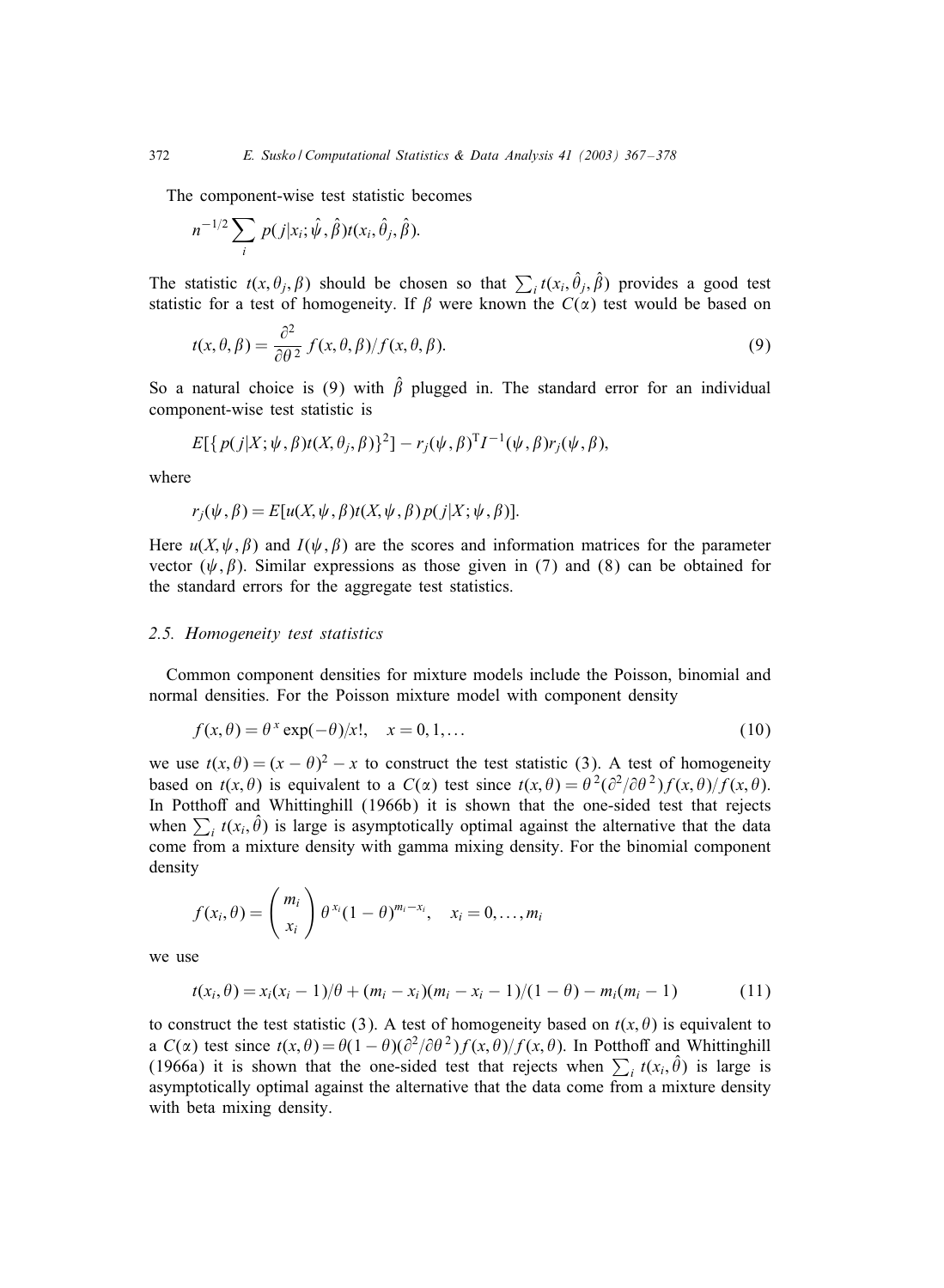Test statistics for the normal component density,

$$
\exp(-(x-\mu)^2/2\sigma^2)/\sqrt{2\pi}\sigma
$$

need to adjust for the effects of estimation. In the case that  $\sigma^2$  is a known fixed parameter common to each of the subpopulations so that  $\theta = \mu$ ,  $t(x, \theta) = (x - \theta)^2 - \sigma^2$ can be used. However, in the case  $\theta = (\mu, \sigma^2)$ , estimation of the  $\sigma^2$  parameters implies that (3) is identically zero. We use

$$
t(x,\theta) = (x - \mu)/\sigma^3 - \Omega - \mu)/\sigma.
$$
 (12)

Since the alternative has an additional normal component, the expectation is that this should be detectable as skewness at one of the fitted components under the null hypothesis.

#### 3. Beta-blocker data example

The data, given in Aitkin (1999), considered in this example are the numbers of deaths among people involved in a clinical trial of beta-blockers at 22 centers and has been analyzed previously in Yusaf et al. (1985), Gelman et al. (1995) and Aitkin (1999). We adopt a constant log-odds ratio binomial model for the data:

$$
log[P(Death)] = \begin{cases} \theta_i, & center \ i, \ control, \\ \theta_i + \beta, & center \ i, \ treatment. \end{cases}
$$

The  $\theta_i$  are assumed independent and identically distributed from an unknown mixing distribution. Our interest is in determining an appropriate number of components for the mixture by successively using the weighted homogeneity test. The homogeneity test statistic is (9) and we use a one sided test. The weighted homogeneity tests rejected the null at both components for the model with 2 components and the  $p$ -value for the aggregate test statistic was 0.005. The deviance for the model with 2 components was 145.23. With 3 components the aggregate test statistic had a p-value of 0.005. The p-values and the three components in the mixture were estimated as

| Ĥ               | $-1.61$ | $-2.25$ | $-2.834$ |
|-----------------|---------|---------|----------|
| Probability     | 0.249   | 0.512   | 0.239    |
| <i>p</i> -value | 0.000   | 0.144   | 0.011    |

The deviance was 101.29 and the  $\beta$  parameter was estimated as  $-0.2582$ . The small p-value for the largest component suggests that there may be an additional component nearby. Fitting an additional component gave

|                 |       | $-1.44$ $-1.787$ $-2.258$ $-2.833$ |       |       |
|-----------------|-------|------------------------------------|-------|-------|
| Probability     | 0.18  | 0.099                              | 0.481 | 0.24  |
| <i>p</i> -value | 1.000 | 1.000                              | 0.161 | 0.011 |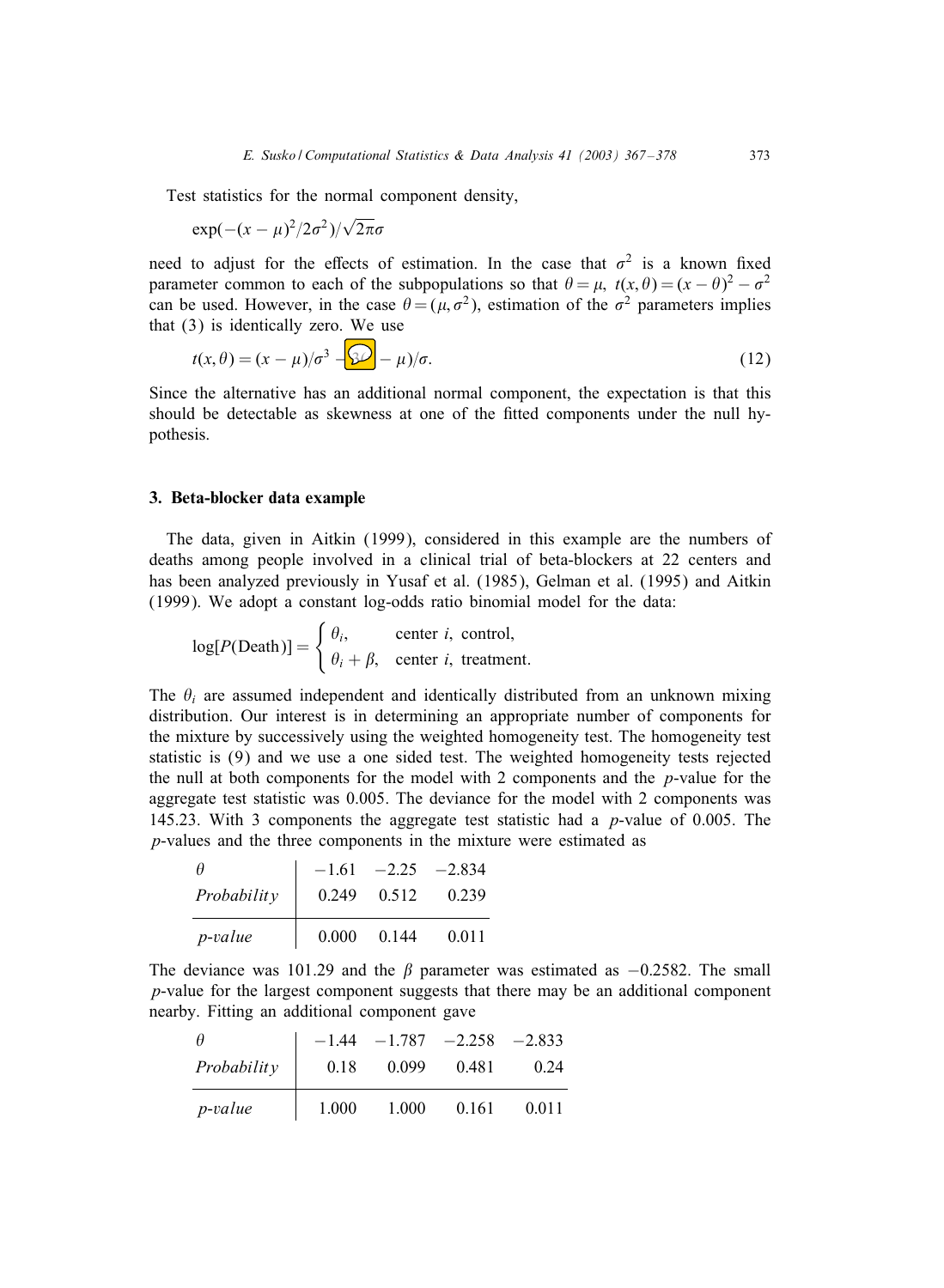a deviance of 94.07726 and an estimated  $\beta$  of −0.2584. An additional component is suggested by the small  $p$ -value near the smallest component. However, the  $p$ -values for the aggregate test was 0.228. Fitting an additional component gave

| $\theta$        |       |       | $-1.440$ $-1.787$ $-2.258$ $-2.684$ $-2.975$ |       |       |
|-----------------|-------|-------|----------------------------------------------|-------|-------|
| Probability     | 0.180 | 0.099 | 0.481                                        | 0.076 | 0.164 |
| <i>p</i> -value | 1.000 | 1.000 | 0.156                                        | 1.000 | 1.000 |

a deviance of 92.96 and a  $\beta$  of −0.2579. The *p*-value for the aggregate test statistic was 0.390. Thus a maximum of 5 components is suggested by the weighted homogeneity test with the 4 component fit being favoured by the aggregate test.

#### 4. Simulation results

We consider here the power of tests of 2 components. The proportions of rejections for  $\alpha = 0.05$  level weighted homogeneity and bootstrap likelihood ratio tests are given in Tables 2–4 for three common component densities: Poisson, binomial and normal. In the normal simulations the mean was allowed to vary and a common variance parameter was estimated  $(\theta_j = \mu_j)$ . The distributions used in each of the simulations are given in Table 1. For each of the resulting mixture densities,  $f_A$ , an approximation to the Kullback–Leibler divergence

$$
\inf_{f_0\in\mathrm{H}_0}\,\int\log[f_\mathrm{A}/f_0]f_\mathrm{A}
$$

is given and provides a measure of how distant the alternative distribution is from the null.

The weighted homogeneity tests were conducted using the homogeneity test statistics given in Section 2.5. The number of simulated data sets in each case was 1000. The proportion of rejections at either of the components can be expected to be larger than  $\alpha = 0.05$  when the null hypothesis is true. These proportions are reported since they provide an upper bound on the power one might expect from any other form of aggregation than that proposed here.

The results for the bootstrap likelihood ratio test are based on parametric bootstrapping with 100 bootstrap samples for each simulated sample. The results reported are proportions of rejections over 100 simulated samples.

For each of the simulations, distribution 1 is a null distribution. Asymptotic critical values were used for the weighted homogeneity tests and critical values calculated from 100 bootstrap samples were used in the bootstrap likelihood ratio test. The results for distribution 1 give an indication of the size of these tests. No adjustment was made to make the sizes equal since none would be made in practice.

For the binomial and Poisson simulations the aggregate test gives smaller numbers of rejections than those at either component using component-wise tests but the difference is not substantial suggesting that not much is lost due to the aggregation. The power of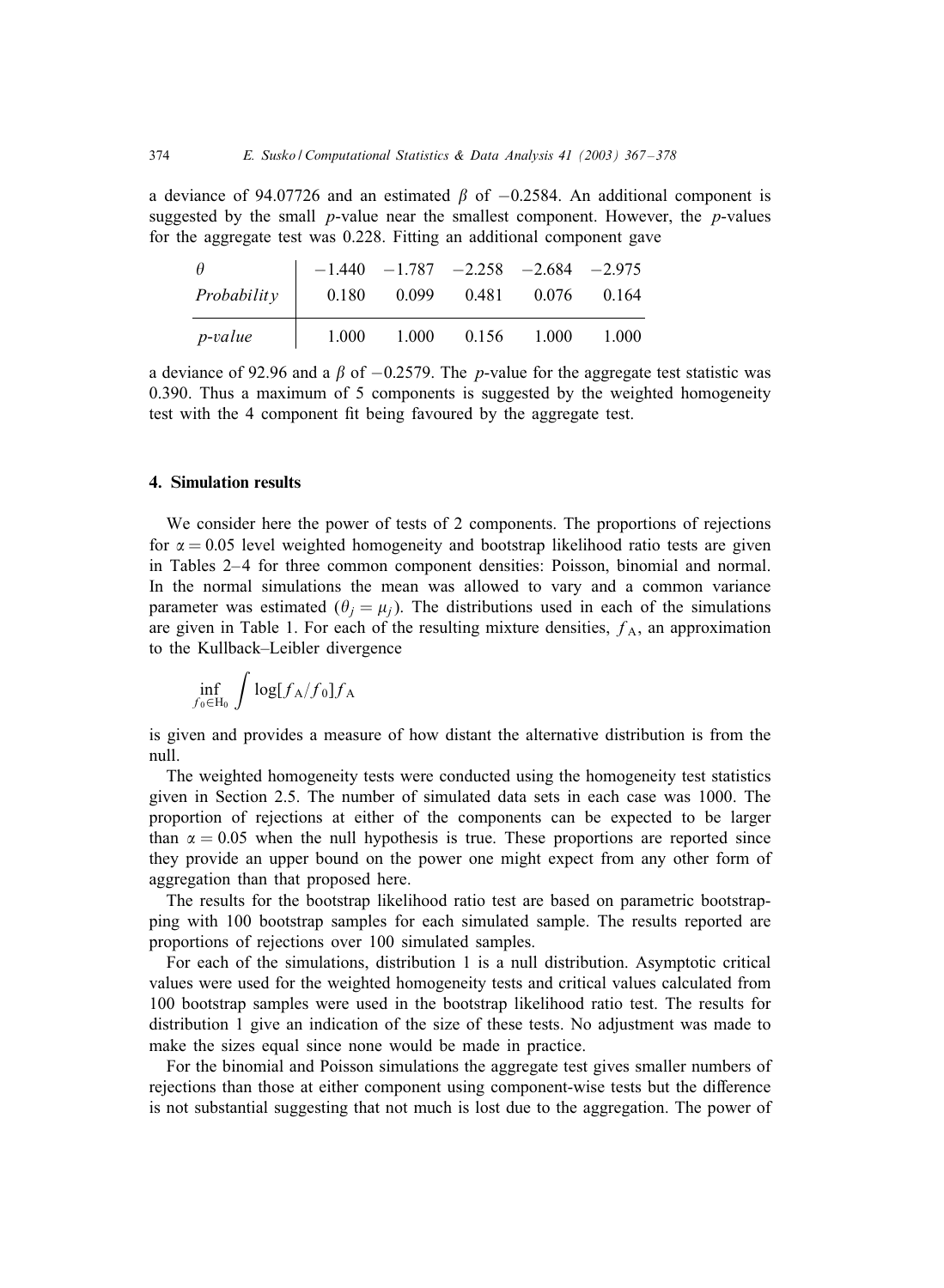| Dist           | Components           |      |      |               | Probabilities |      |                   | KL divergence |
|----------------|----------------------|------|------|---------------|---------------|------|-------------------|---------------|
|                | Poisson simulations  |      |      |               |               |      |                   |               |
| 1              | 1.00                 |      | 7.00 |               | 0.50          | 0.50 |                   |               |
| 2              | 1.00                 |      | 7.00 | 10.00         | 0.25          | 0.50 | 0.25              | 0.007         |
| 3              | 1.00                 |      | 7.00 | 10.00         | 0.50          | 0.40 | 0.10              | 0.003         |
| 4              | 1.00                 |      | 7.00 | 8.00          | 0.50          | 0.25 | 0.25              | 0.000         |
| 5              | 1.00                 |      | 5.00 | 10.00         | 0.50          | 0.45 | 0.05              | 0.013         |
|                | Normal simulations   |      |      |               |               |      |                   |               |
| 1              | $-2.00$              |      | 2.00 |               | 0.50          | 0.50 |                   |               |
| $\overline{2}$ | $-2.00$              |      | 0.00 | 2.00          | 0.33          | 0.33 | 0.33              | 0.002         |
| 3              | $-2.50$              |      | 0.00 | 2.50          | 0.33          | 0.33 | 0.33              | 0.012         |
| 4              | $-2.50$              |      | 0.00 | 2.50          | 0.50          | 0.40 | 0.10              | 0.012         |
| Dist           | Components           |      |      | Probabilities |               |      | Size<br>parameter | KL divergence |
|                | Binomial simulations |      |      |               |               |      |                   |               |
| 1              | 0.25                 | 0.75 |      | 0.50          | 0.50          |      | 40                |               |
| 2              | 0.25                 | 0.75 | 0.90 | 0.50          | 0.25          | 0.25 | 40                | 0.169         |
| 3              | 0.25                 | 0.75 | 0.90 | 0.50          | 0.40          | 0.10 | 20                | 0.022         |
| 4              | 0.25                 | 0.75 | 0.90 | 0.50          | 0.45          | 0.05 | 10                | 0.002         |
| 5              | 0.33                 | 0.50 | 0.67 | 0.33          | 0.33          | 0.33 | 20                | 0.004         |

Table 1 The mixing distributions used in the simulations

the weighted homogeneity tests was comparable to the power of the bootstrap likelihood ratio tests for both the binomial and Poisson simulations.

The results for distribution 1 for the normal simulations indicate that the size of the weighted homogeneity test is inflated which is likely due to the approximate nature of the asymptotics giving rise to its implementation. This makes comparison with the bootstrap likelihood ratio test which has the right size more complicated. Nevertheless the suggestion is that the size of the weighted homogeneity test is not grossly inPated and the power is large relative to the bootstrap likelihood ratio test. The proportions of rejections for the aggregate test is often larger than those at either component. This may in part be due to the approximate nature of the asymptotics but also has to do with the nature of the solution under the null. The two components in the estimated null distribution had the additional component of the alternative in the middle. Thus it was detectable at either component and consequently the aggregate test which may have involved more stable standard error estimation was able to out-perform the test at either component.

# *4.1. Forward selection*

The weighted homogeneity tests can be used with forward selection to estimate the number of components much like in a regression setting. To investigate this, we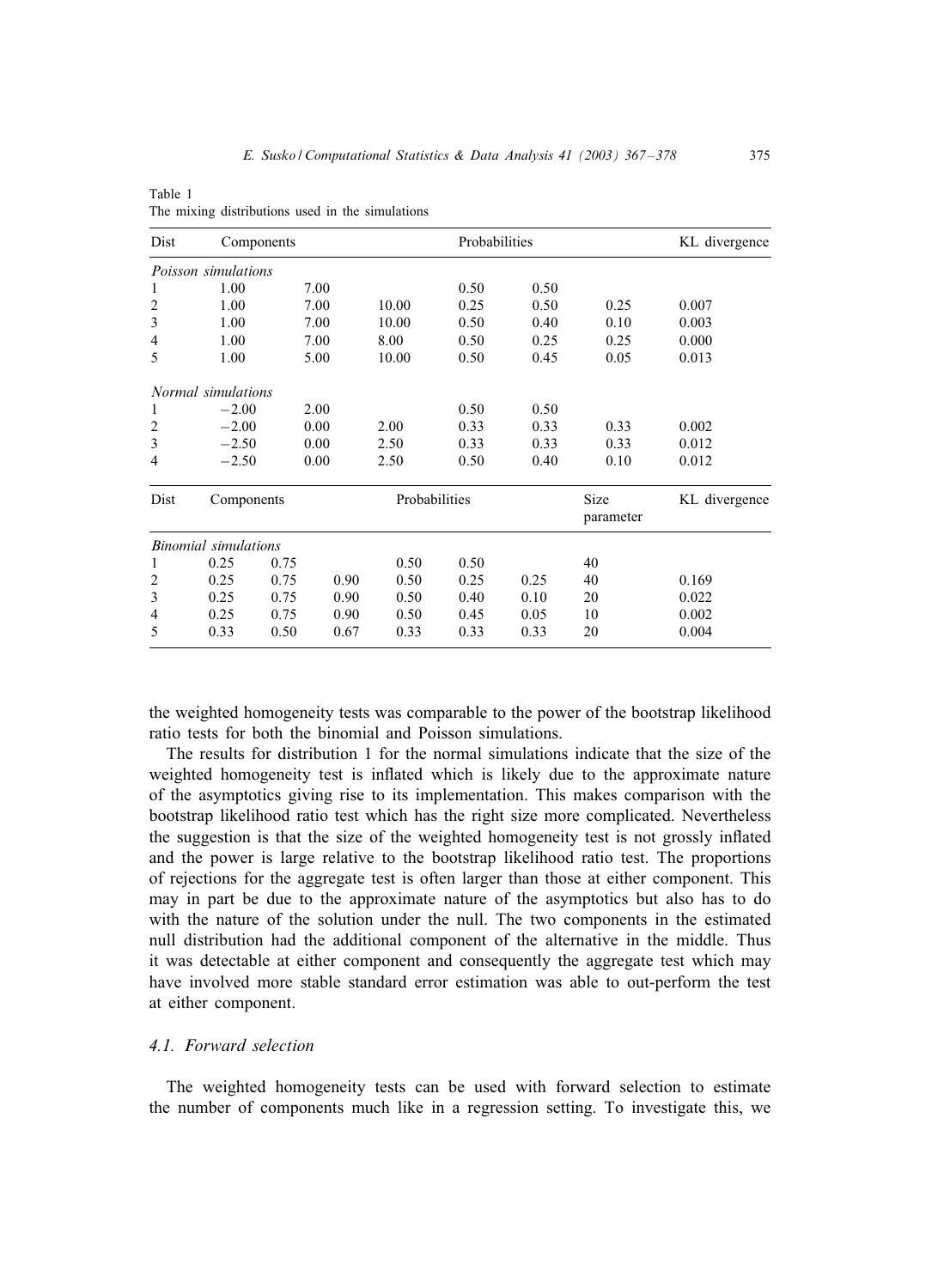| Distn.         | $\boldsymbol{n}$ | Either component | Aggregate test | Bootstrap lr |
|----------------|------------------|------------------|----------------|--------------|
| $\mathbf{1}$   | 250              | 0.058            | 0.025          | 0.03         |
|                | 500              | 0.061            | 0.026          | 0.04         |
|                | 1000             | 0.068            | 0.031          | 0.07         |
| $\overline{2}$ | 250              | 0.540            | 0.492          | 0.48         |
|                | 500              | 0.803            | 0.784          | 0.71         |
|                | 1000             | 0.976            | 0.974          | 0.97         |
| 3              | 250              | 0.272            | 0.237          | 0.25         |
|                | 500              | 0.458            | 0.415          | 0.35         |
|                | 1000             | 0.726            | 0.695          | 0.74         |
| $\overline{4}$ | 250              | 0.081            | 0.036          | 0.06         |
|                | 500              | 0.102            | 0.063          | 0.06         |
|                | 1000             | 0.122            | 0.079          | 0.14         |
| 5              | 250              | 0.644            | 0.612          | 0.71         |
|                | 500              | 0.872            | 0.865          | 0.89         |
|                | 1000             | 0.990            | 0.989          | 1.00         |

Table 2 The proportions of rejections for Poisson mixtures fit with two components

Table 3 The proportions of rejections for binomial mixtures fit with two components

| Distn.         | $\boldsymbol{n}$ | Either component | Aggregate test | Bootstrap lr |
|----------------|------------------|------------------|----------------|--------------|
| $\mathbf{1}$   | 250              | 0.060            | 0.026          | 0.04         |
|                | 500              | 0.067            | 0.034          | 0.05         |
|                | 1000             | 0.065            | 0.035          | 0.09         |
| $\overline{2}$ | 250              | 1.000            | 1.000          | 0.91         |
|                | 500              | 1.000            | 1.000          | 0.97         |
|                | 1000             | 1.000            | 1.000          | 1.00         |
| 3              | 250              | 0.836            | 0.612          | 0.79         |
|                | 500              | 0.984            | 0.890          | 0.91         |
|                | 1000             | 1.000            | 0.995          | 0.95         |
| $\overline{4}$ | 250              | 0.157            | 0.098          | 0.20         |
|                | 500              | 0.295            | 0.190          | 0.18         |
|                | 1000             | 0.429            | 0.289          | 0.39         |
| 5              | 250              | 0.359            | 0.298          | 0.35         |
|                | 500              | 0.623            | 0.552          | 0.49         |
|                | 1000             | 0.874            | 0.845          | 0.82         |

generated 1000 samples of size 500 each from two Poisson mixtures and used forward selection with 0.1 level tests to estimate the number of components. When data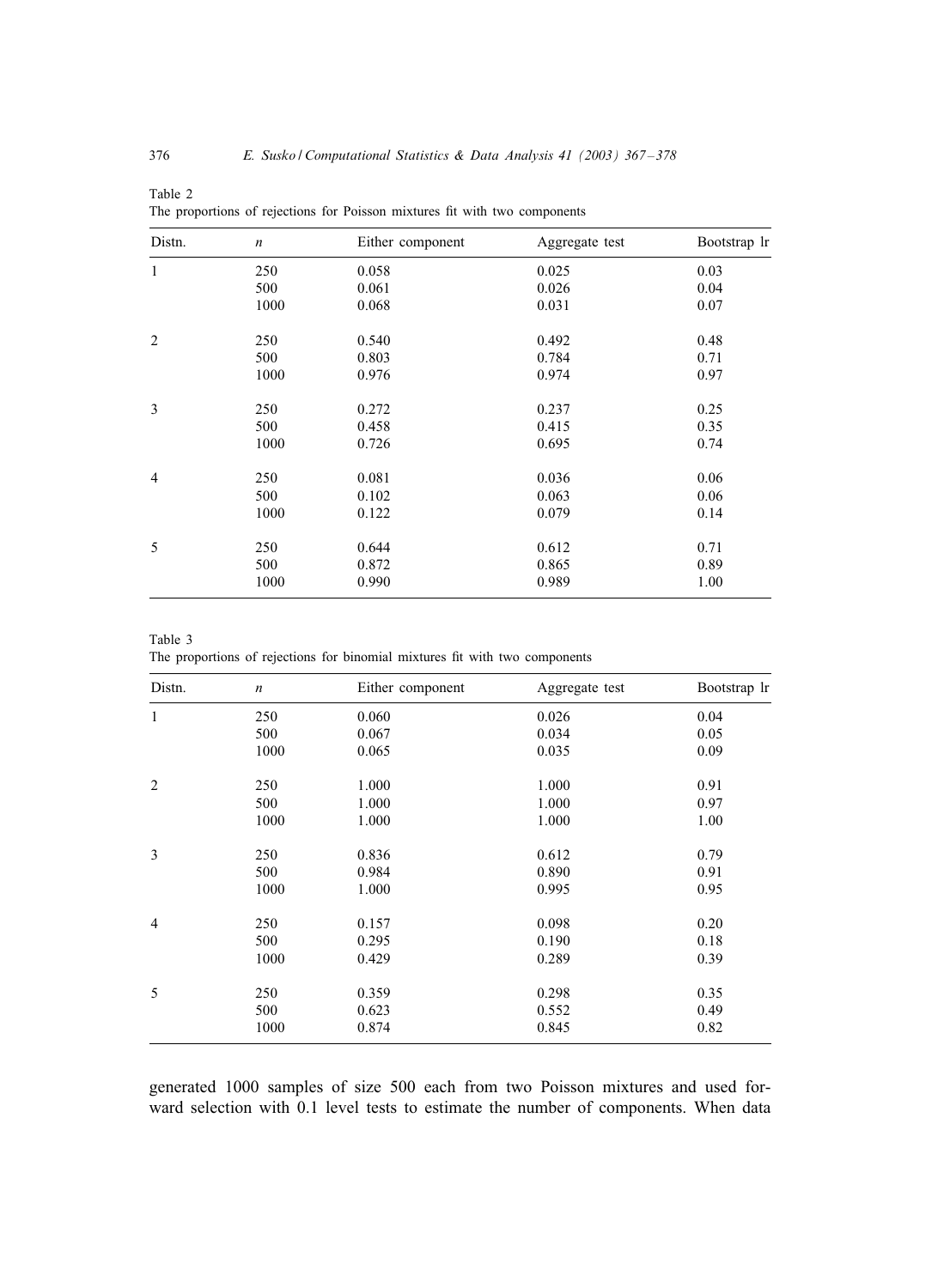| Distn.         | $\boldsymbol{n}$ | Either component | Aggregate test | Bootstrap lr |
|----------------|------------------|------------------|----------------|--------------|
| 1              | 250              | 0.186            | 0.135          | 0.02         |
|                | 500              | 0.166            | 0.107          | 0.04         |
|                | 1000             | 0.124            | 0.067          | 0.03         |
| 2              | 250              | 0.360            | 0.415          | 0.10         |
|                | 500              | 0.352            | 0.467          | 0.31         |
|                | 1000             | 0.477            | 0.632          | 0.39         |
| 3              | 250              | 0.705            | 0.789          | 0.50         |
|                | 500              | 0.811            | 0.919          | 0.80         |
|                | 1000             | 0.971            | 0.994          | 0.99         |
| $\overline{4}$ | 250              | 0.803            | 0.785          | 0.58         |
|                | 500              | 0.942            | 0.919          | 0.93         |
|                | 1000             | 0.999            | 0.995          | 0.99         |

The proportions of rejections for normal mixtures fit with two components (single variance parameter)

was generated from a mixture with rate parameters 1 and 7, and with equal  $\pi_i$  the distribution of estimated components over 1000 simulated samples was

| 0.000 | 0.879 | 0.095 | 0.025 | 0.010 | 0.000 | 0.000 |
|-------|-------|-------|-------|-------|-------|-------|

When data was generated from a mixture with rate parameters 1, 7 and 10, with probabilities 0.5, 0.25 and 0.25, respectively, the distribution was

| 0.000 | 0.218 | 0.728 | 0.047 | 0.006 | 0.001 | 0.000 |
|-------|-------|-------|-------|-------|-------|-------|

#### *4.2. Concluding remarks*

Table 4

The weighted homogeneity test described here is computationally efficient and easily implemented. Simulations suggest that it has power comparable to that of the much more computationally intensive bootstrap likelihood ratio test.

The component-wise tests were motivated as approximate separate homogeneity tests for the unobserved subpopulations in the mixture. Thus rejection at a particular component should suggest the presence of an additional component nearby which did seem to be the case in the simulations. The aggregate test statistic adjusts for the inPation of type I error that would occur if the null was rejected whenever any one of the component-wise tests rejected. The simulations suggest that there is not much loss in power due to aggregation.